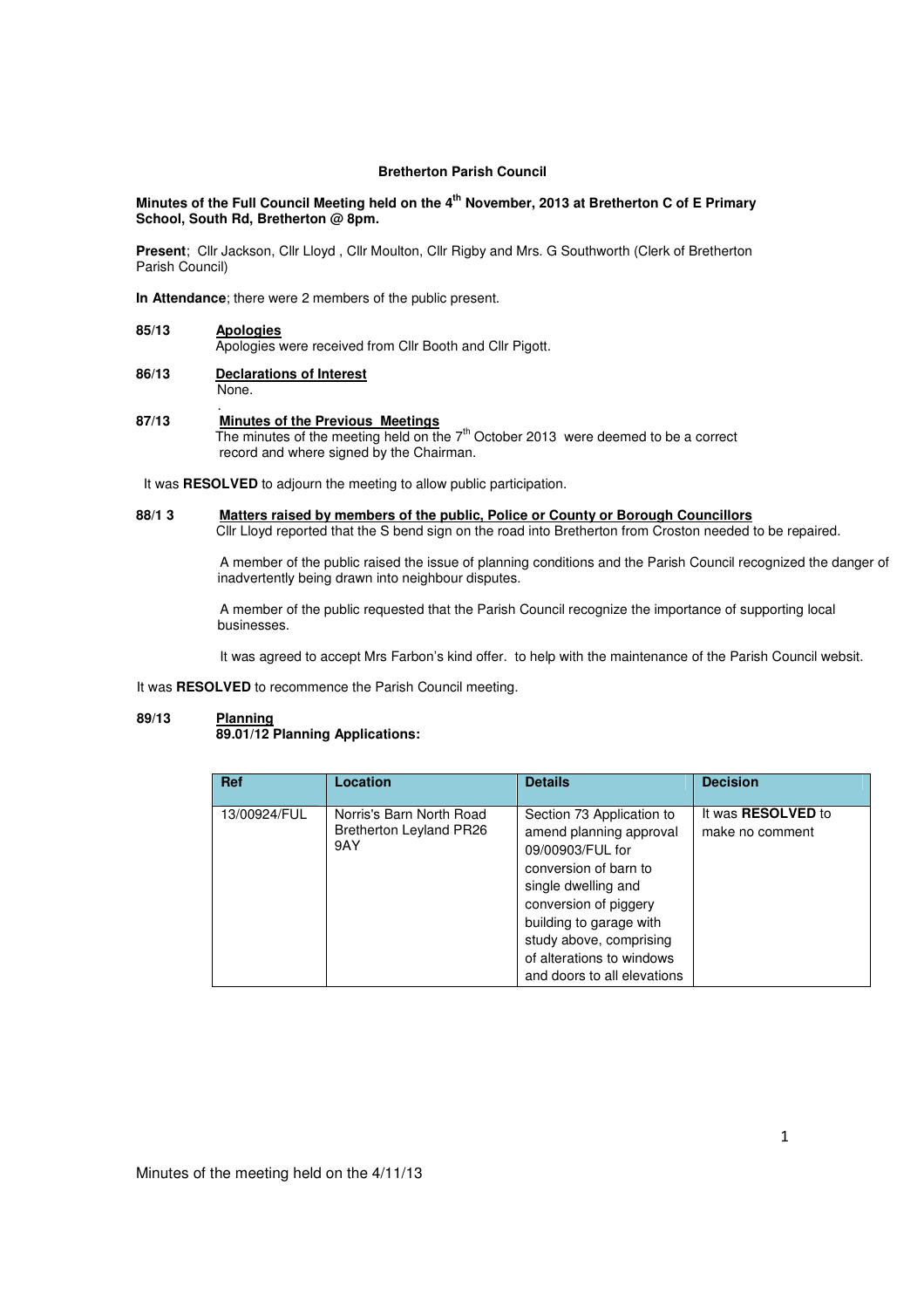# **89.02/13 Decisions Made:**

It was **RESOLVED** to note the following Planning Decisions.

| <b>Ref</b>   | Location                                                       | <b>Details</b>                                                                                            | <b>Decision</b>                       |
|--------------|----------------------------------------------------------------|-----------------------------------------------------------------------------------------------------------|---------------------------------------|
| 13/00830/FUL | Jumps Barn South Road<br><b>Bretherton Leyland PR26</b><br>9AJ | Erection of double garage<br>(resubmission of planning<br>application 13/00344/FUL<br>with amended plans) | Permit Full<br>Planning<br>Permission |

#### **90/13 Annual Contribution to the Upkeep of Bretherton Bowling Club**

 It was **RESOLVED** to approve the annual contribution to the upkeep of the Bowling Green on the Recreation Ground, for the forthcoming year.

## **91 /13 Finance**

# **91.01/13 Payment**

It was RESOLVED to pay the following invoices. The invoices having been inspected/authorized by Cllr Moulton and Cllr Rigby.

| <b>Cheque</b><br>No. | Recipient                       | <b>Description</b>                    | <b>Amount</b><br>£ |
|----------------------|---------------------------------|---------------------------------------|--------------------|
| 1276                 | Glenys Southworth               | October Salary                        | 149-59             |
| 1277                 | Glenys Southworth               | <b>October Expenses</b>               | $27 - 59$          |
| 1278                 | Countrywide Grounds Maintenance | Grounds Maintenance during<br>October | 238-50             |
| 1279                 | <b>British Legion</b>           | Wreath                                | $26-00$            |
| 1280                 | <b>Bretherton Bowling Club</b>  | Section 137 Grant                     | 1219-17            |

## **91.02/13 Monitoring Statement**

 It was **RESOLVED** that monitoring statement for the period to the 31/10/13 be approved and the Chairman signed the statement on behalf of the Parish Council.

#### **92/13 Christmas Newsletter**

It was RESOLVED to agree the contents of the Christmas Newsletter with the closing date for articles being the 20/11/13.

#### **93/13 Planning Conditions**

It was **RESOLVED** that this issue had been dealt with under the Public Participation part of the meeting.

## **9413 South Ribble Council Consultation Document**

It was **RESOLVED** to support the contents of the document.

### **95/13 Goal Post.**

It was **RESOLVED** to repair the existing goal posts.

### **96/13 Date of next Meeting**

The next full Parish Council meeting will take place on Monday 2<sup>nd</sup> December, 2013, at 8pm at Bretherton Endowed C of E Primary School.